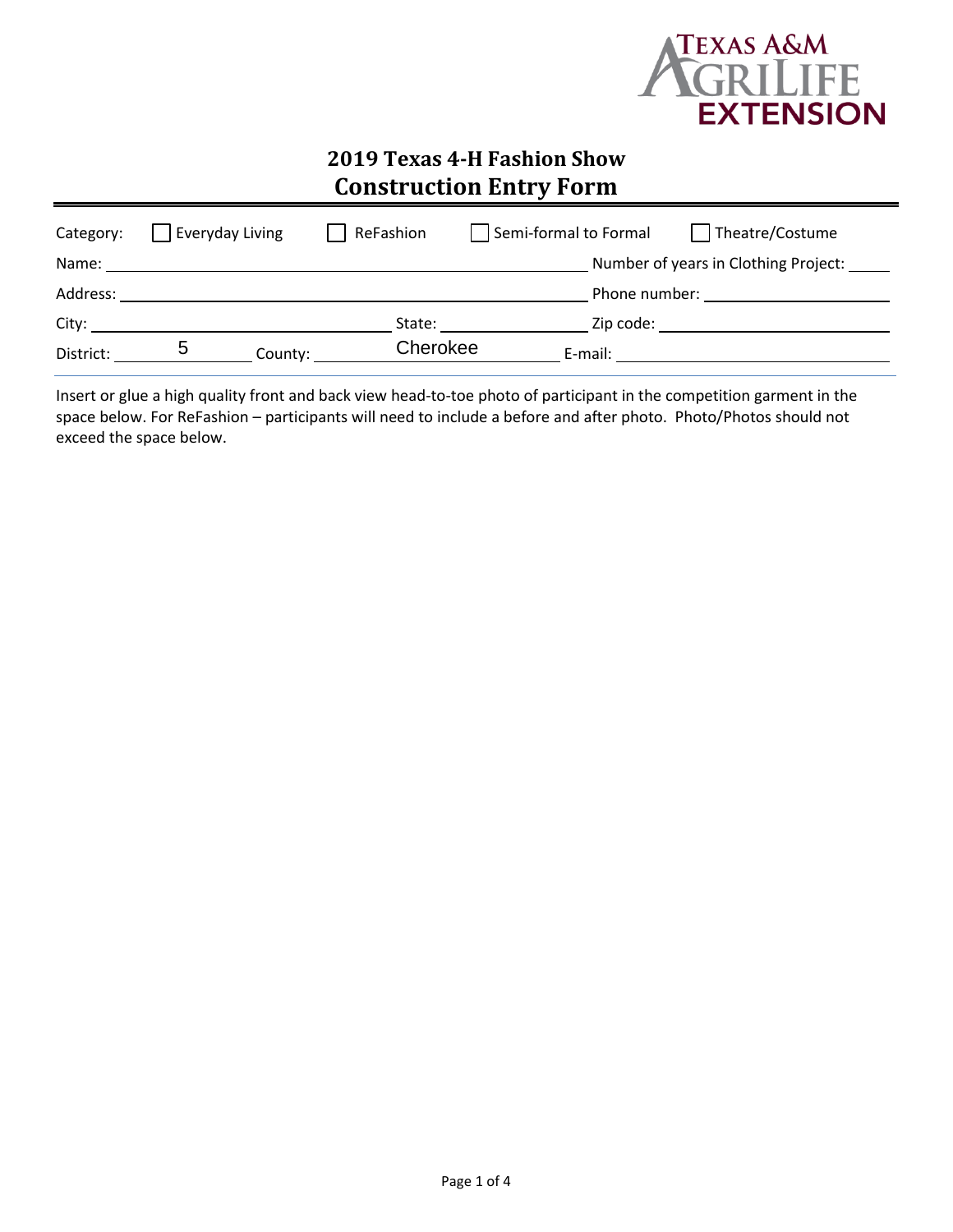### **Project Goals and Activities**

What goals did you set for your Fashion & Interior Design Project?

What project activities did you participate in to help you reach your goals?

What community service activities were you involved with?

Describe your leadership experience within the Fashion & Interior Design Project.

**Outfit Selection** How does this garment/outfit express your personality?

What features of this outfit (i.e., color, style, fit, etc.) make it a good choice for your body type?

How do the accessories you have chosen add to your overall appearance?

How does this garment/outfit reflect current fashion trends?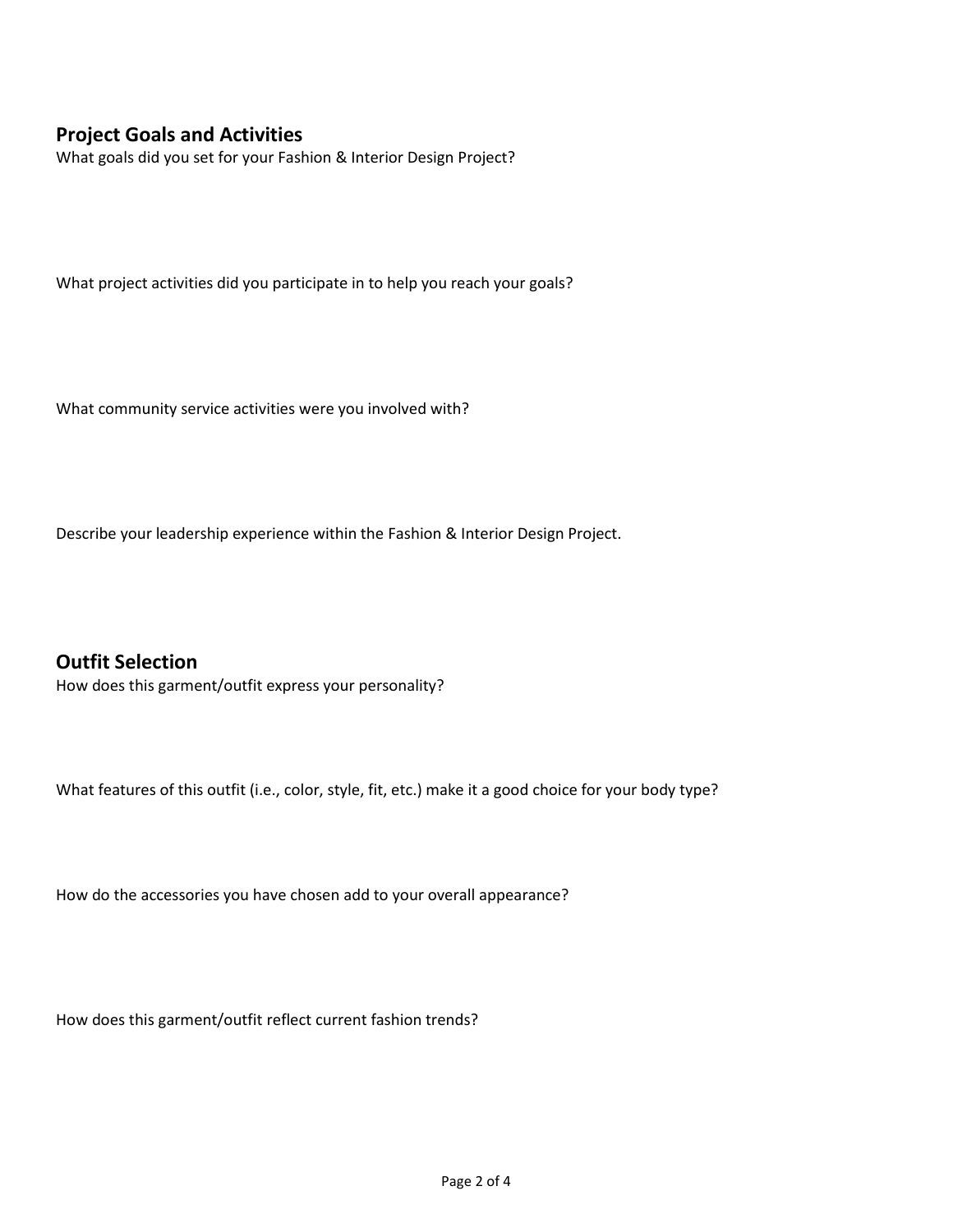What occasions, purposes, or activities did you have in mind when you constructed this garment/outfit? Why do you think this garment is appropriate for this occasion?

### **Knowledge of Fiber and Fabric Characteristics**

What is the fiber content of your garment or the parts of your outfit? List individually for each garment in your outfit.

Why do you think this fiber and/or fabric is a good choice for the garment design and features?

What type of care is required for the garment/outfit constructed?

#### **Construction Skills**

Identify two construction techniques used during construction and their importance/significance to the garment.

#### **Itemized List of Construction Expenses**

| Item | ċ | Item | ∼        |
|------|---|------|----------|
|      |   |      |          |
|      |   |      |          |
|      |   |      |          |
|      |   |      |          |
|      |   |      |          |
|      |   |      |          |
|      |   |      | Total \$ |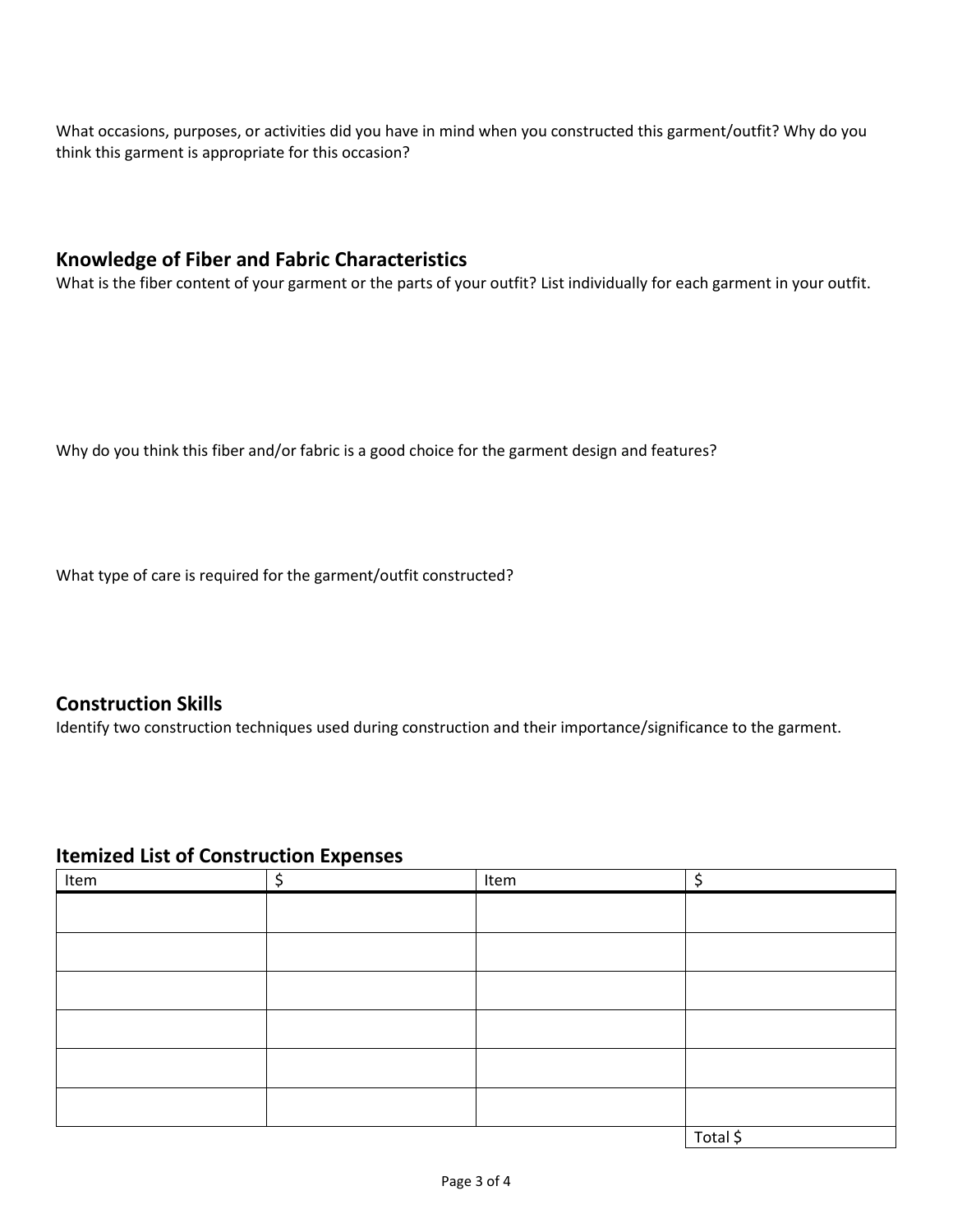#### **About You**

**2019**

What are your future education and/or career goals?

Which of your 4-H Fashion & Interior Design project experiences have been the most beneficial to you and why?

| I certify that I have read the 2019 Fashion Show guidelines and that my entry complies with the requirements.                                                                                                                                |                   |
|----------------------------------------------------------------------------------------------------------------------------------------------------------------------------------------------------------------------------------------------|-------------------|
|                                                                                                                                                                                                                                              |                   |
| I have read this form and give permission for my child to participate in the Texas 4-H Fashion Show awards program. I<br>certify that I have read the 2019 Fashion Show guidelines and that my child's entry complies with the requirements. |                   |
|                                                                                                                                                                                                                                              | Date Signed: 1997 |
| I certify that the 4-H member whose signature appears above has been provided a copy of the 2019 Fashion Show<br>guidelines and that he/she has completed a Fashion and Interior Design project.                                             |                   |
| Signature of County Extension Agent responsible for the 4-H Clothing Program:                                                                                                                                                                |                   |
|                                                                                                                                                                                                                                              | Date Signed:      |

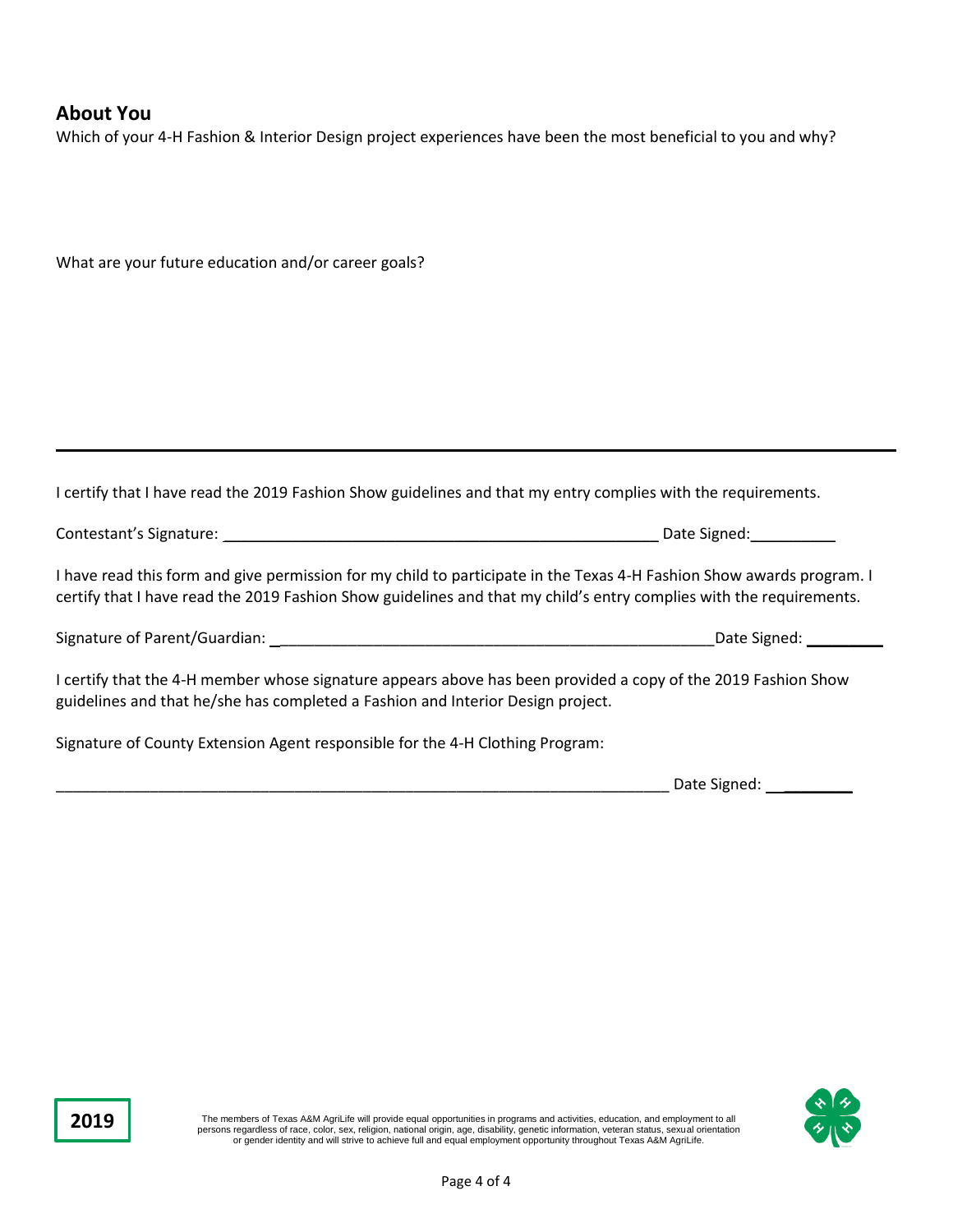

# **201 Texas 4-H Fashion Show Score Sheet Construction**

| Everyday Living<br>ReFashion<br>Category:<br>Name:                                                                                                                                                                                                                                  |                              | Semi-formal to Formal<br>5<br>County:<br>District: | Theatre/Costume<br>Cherokee   |
|-------------------------------------------------------------------------------------------------------------------------------------------------------------------------------------------------------------------------------------------------------------------------------------|------------------------------|----------------------------------------------------|-------------------------------|
| <b>Category</b>                                                                                                                                                                                                                                                                     | <b>Total</b><br><b>Value</b> | <b>Comments</b>                                    | <b>Actual</b><br><b>Score</b> |
| <b>Project Goals and Project Activities</b><br>Project goals indicate project focus and direction<br>Clothing and textiles activities adequate, consumer<br>and life skills learned, suitable for experience level<br>Demonstrates involvement in project<br>٠                      |                              |                                                    |                               |
| <b>Outfit Selection</b><br>Demonstrates knowledge of garment features that<br>٠<br>complement the member's body size and shape<br>Garment and accessories fashionable and appropriate<br>$\bullet$<br>Demonstrates knowledge of current fashion trends<br>٠                         | 20                           |                                                    |                               |
| <b>Knowledge of Fiber and Fabric Characteristics</b><br>Garment style makes good use of the fiber and fabric<br>$\bullet$<br>characteristics and is appropriate for the intended use<br>of the garment<br>Knowledge of garment fiber content<br>٠<br>Knowledge of garment care<br>٠ | 20                           |                                                    |                               |
| <b>Construction Skills</b><br>Garment is well made (plaids and seams match, edges<br>smooth, hem even, closures neat, well pressed)<br>Appropriate construction methods used and<br>$\bullet$<br>understands their importance<br>Garment cost computed accurately                   |                              |                                                    |                               |
| <b>Interview</b><br>Creates a good first impression<br>$\bullet$<br>Uses positive vocal qualities<br>٠<br>Answers questions correctly, with confidence<br>Possesses good verbal communication skills                                                                                |                              |                                                    |                               |
| <b>Total Score</b>                                                                                                                                                                                                                                                                  | 100                          | Judge's Initials:                                  |                               |